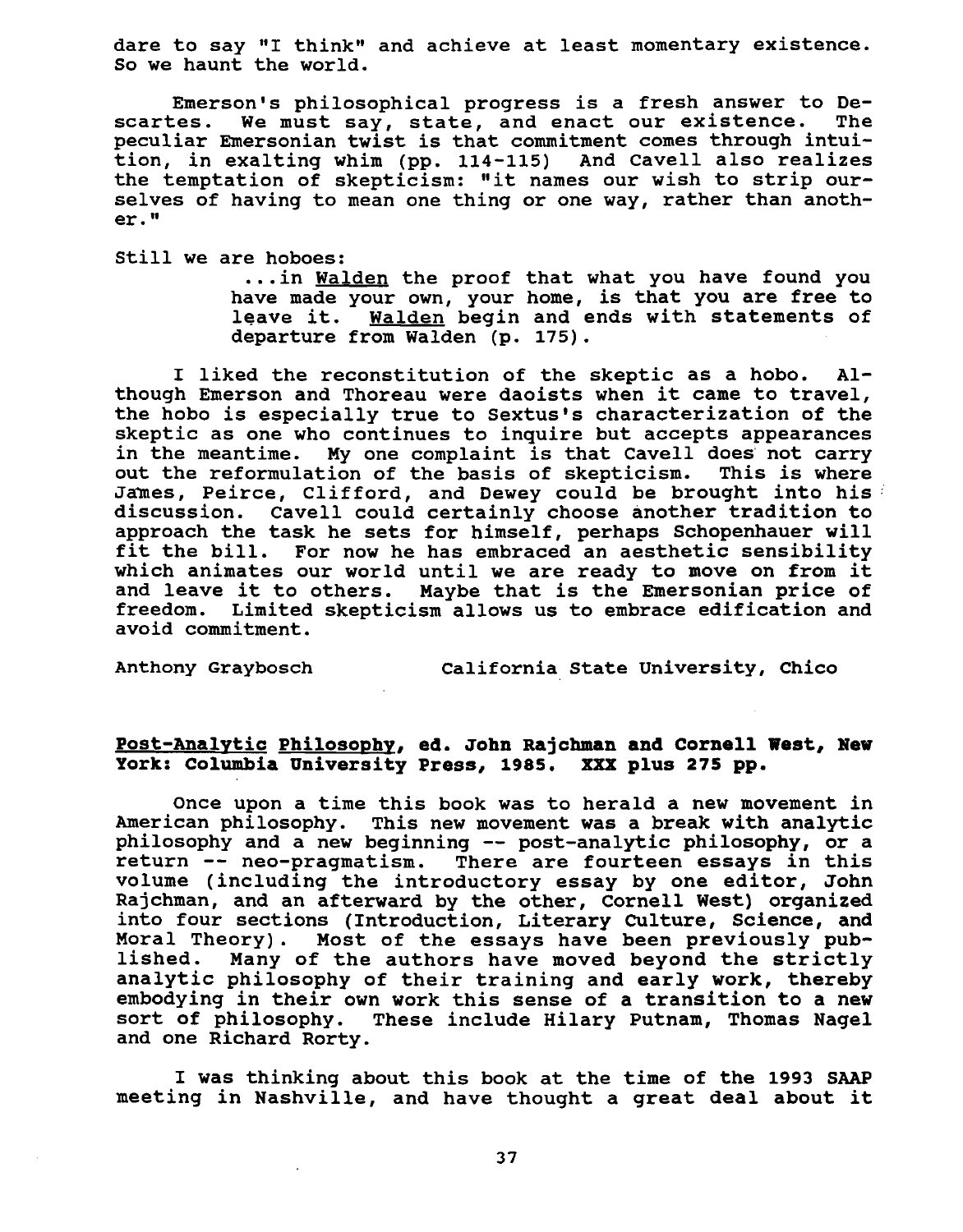since. There is a sense in which this is a very odd book to be reviewing for SAAP. Two names repeatedly popped into discussion during the meeting, and when they did so served as strategies of dismissal or silencing. Those names were "Rorty" and "analytic philosophy." I was troubled by this at the time, and thinking about this book has helped me put my finger on why. suggest that the essays in this volume are important contributions to the ongoing "reconstruction" of American philosophy, and that this book (in spite of limitations I will identify) warrants a careful reading. I will give a brief overview of the book, and then discuss the break with analytic philosophy and close with a few words on Rorty.

Among the recurring themes in these essays are i) critiques of the "desire for objectivity" (Rorty, Nagel, Hacking and Kuhn), ii) an emphasis on community and what Rorty calls "solidarity" (Rorty, Bernstein, Bloom, Scanlon and Wolin), and iii) a transgressing of traditional disciplinary boundaries (Danto, Cavell, Bloom and Rorty), and iv) a concern with translating between communities (Davidson, Hacking and Kuhn).

One interesting fact about many of the "breaks" with analytic philosophy is that the break is only partial.<sup>1</sup> As we might expect, after Hegel, the tradition ran up against the limits of its own assumptions. In order to continue to explore the same questions/issues, a certain redirection was necessary, what we might call a "move to the social." The break is only partial for many in that i) a resistance to relativism (if that means "anything goes") remains,<sup>2</sup> and ii) the methodology is revised, not completely trashed. Let me take the second of these first.

One of the virtues of the analytic tradition is an emphasis on clarity (granted, often not achieved by its practitioners). Making our distinctions and arguments as clear as possible makes it easier for others to enter into the very ongoing dialogue both Rorty and SAAP valorize. The problem arises when clarity becomes an end-in-itself, when the point of being clear in the first place is lost. As Rorty writes, "there is nothing wrong with science, there is only something wrong with the attempt to divinize it" (p. 16). Or, while there is nothing wrong with the methodology of analytic philosophy as such, there is something<br>wrong with the attempt to divinize it. That such an attempt wrong with the attempt to divinize it. occurred in the history of philosophy in America seems to begin to explain the equally wrong attempt to demonize it. Either of these attempts seems out of step with the very characteristics of plurality and open inquiry which are hallmarks of American Philosophy .

The resistance to relativism is in many ways a non-starter. As Rorty argues, relativism is only a problem if one holds to some notion of objective Truth. To use this as a complaint against pragmatism, or deconstruction, or Marxism is to beg the That such a conception of truth is problematic is precisely (one of) the point(s).

38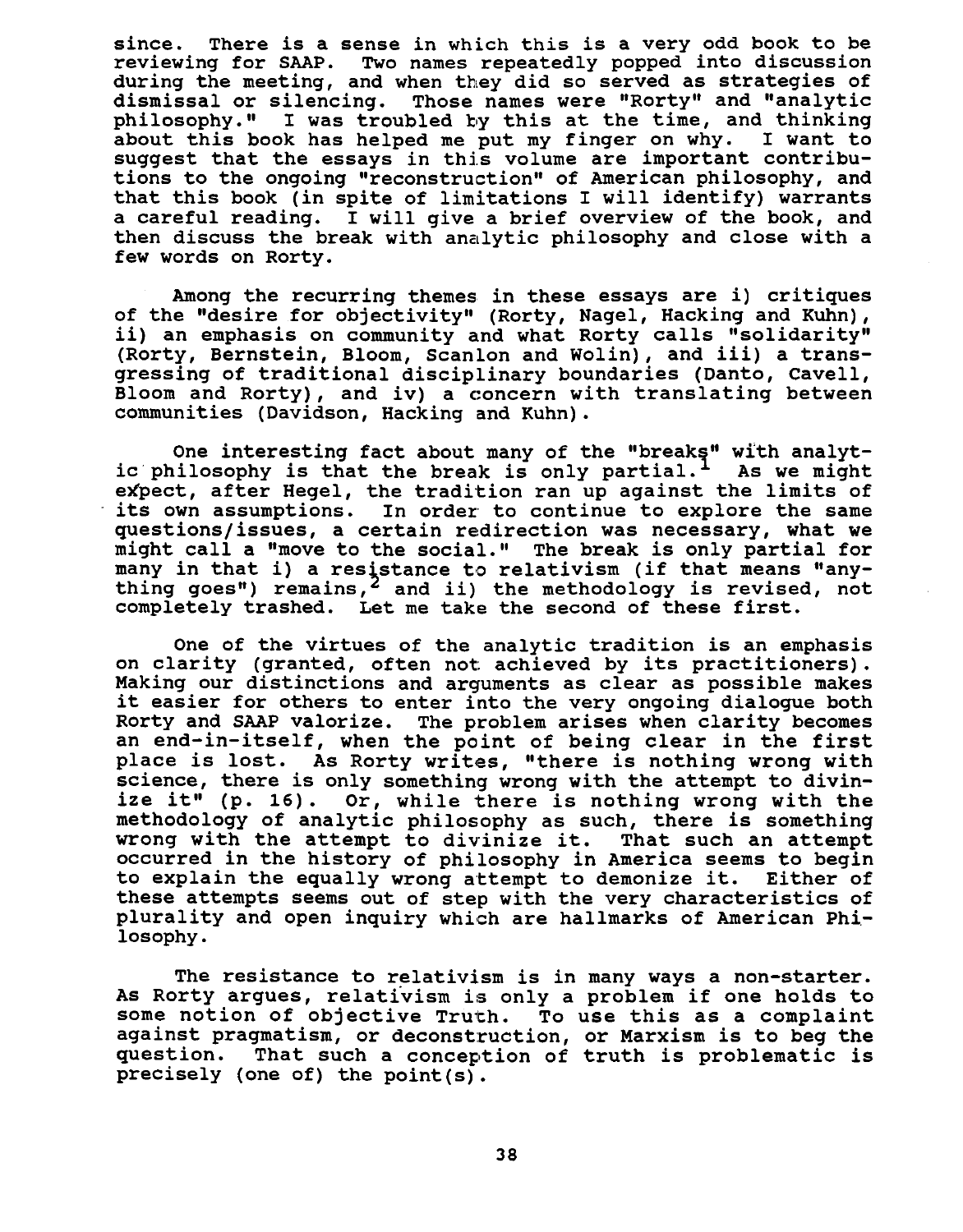As Rajchman notes in his introductory essay, "Rorty introduces a new history which allies American pragmatism with recent French and German philosophy . . ."  $(p. xi)$ . I think this is correct, and a salutary trend. An American philosophy which is content merely to mine its own tradition and is not in open<br>dialogue with the rest of the world is a dying philosophy. That dialogue with the rest of the world is a dying philosophy. such a dialogue is ongoing was attested to by the recent SAAP meeting devoted to the reception of American Philosophy around<br>the world. One of the odd limitations of the book is that it One of the odd limitations of the book is that it<br>"recent French and German philosophy." So, while includes no "recent French and German philosophy." this book is useful in presenting a certain recent moment (or, tracing a certain trajectory) in American philosophy, a reader must go beyond the essays presented here in order to fully understand post-analytic philosophy.<sup>3</sup> Of course, no single collection can do everything we might like or need it to do. And, after a proudly a historical period in philosophy, many of these essays draw our attention to the history of American philosophy (for instance, see Bloom and Cavell on Emerson,pp. 84-126).

Finally, I should note that in spite of many evocations of "community" and "history" the accounts in many of these essays are remarkably thin on these issues. As Cornell West notes about Rorty, "Rorty leads philosophy to the complex world.of politics and culture, but confines his engagement to transformation in the academy and apologetics for the modern West" (p. 268). In this, Rorty's work has much in common with some varieties of "postmodern" theory — it is a version of history which does not speak of many histories (including those political, economic, sexual and racial) and is symptomatic of what Jurgen Habermas calls a "legitimation crisis" in advanced capitalist culture. In this respect, Rorty's work is far from an "authentic" Deweyian pragmatism which would consider a reconstructed philosophy as a tool for humans in the project of understanding our past and creating a more human (and humane) future. All that said, we should still read Rorty. His work was (and is) important in reopening a philosophical space for pragmatism, and he refuses to be merely a conserver of a tradition. For Rorty, a live tradition speaks to other ongoing traditions. I believe he is correct. At the same time, the very failures and limits of Rorty's work should be instructive to any interested in the continual rethinking and remaking of American philosophy.

(1) Here I have in mind some of the authors whose work is contained in this book (Putnam, Nagel, Davidson) , and those such as Willard Van Orman Quine, Nelson Goodman and Wilfred Sellars who Cornel West identifies as reaching "conclusions which threatened the basic presuppositions of the paradigm" (p. 260)

(2) Rorty takes Putnam to task for continuing the "desire for objectivity" which is, he argues, "a disguised form of the fear of death of our community" (p. 14). To disagree with Rorty seems to indicate a failure of nerve, a desire to hide from the truth (or, to hide from a particular version of the truth).

(3) In this regard After Philosophy: End or Transformation, ed.